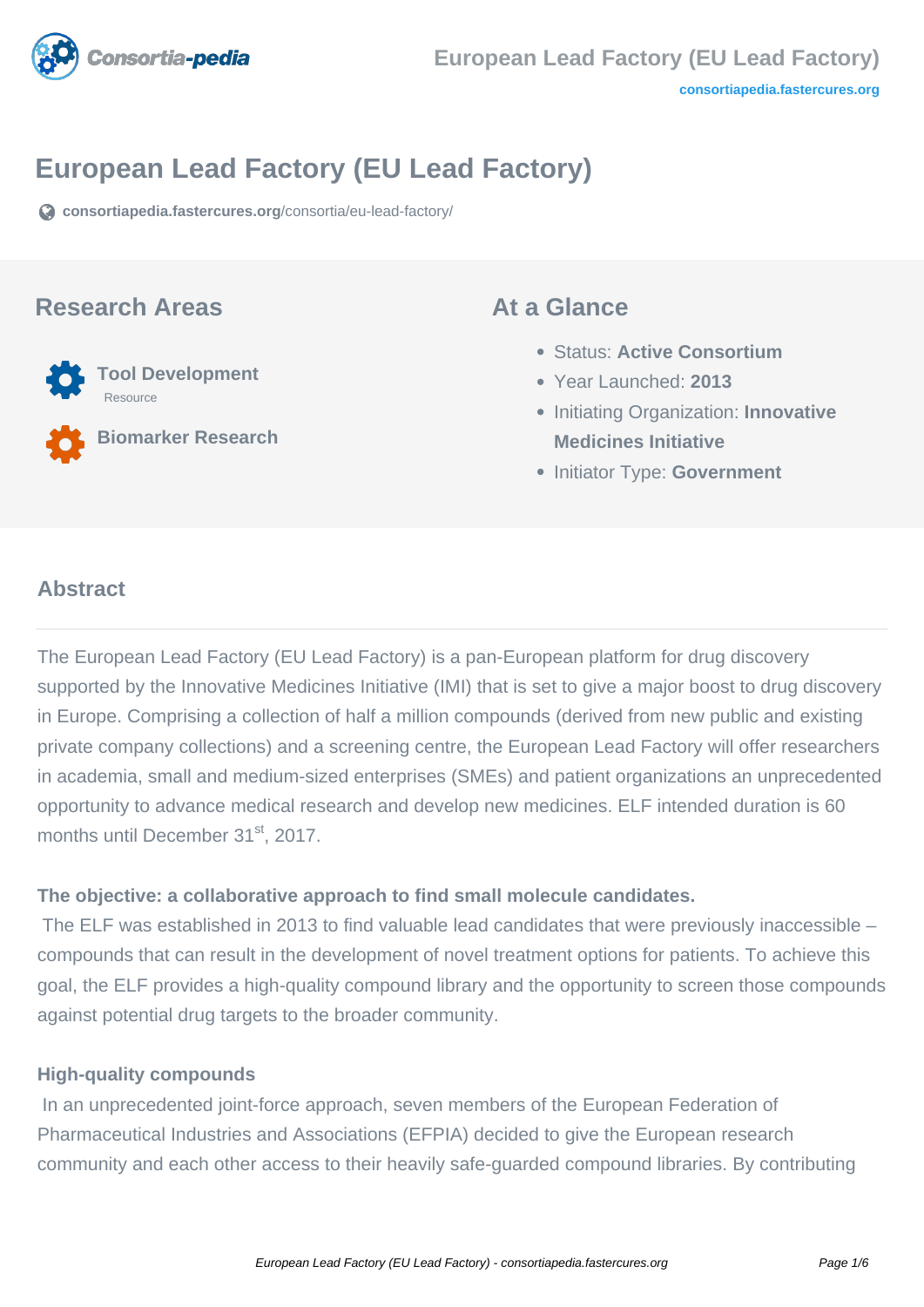

## **European Lead Factory (EU Lead Factory)**

#### **[consortiapedia.fastercures.org](http://consortiapedia.fastercures.org/)**

over 300,000 compounds to the Joint European Compound Library (JECL), they aim to boost drug discovery within Europe. One of the objectives of the ELF is to complement these by another 200,000 innovative compounds, synthesized specifically for the JECL by the Public Chemistry Consortium. To achieve this, library design proposals are being sourced from academic groups and Small- and Medium-sized Enterprises (SMEs) throughout a European crowd sourcing approach. Together, the EFPIA and Public compound collection will form the unique 500,000-strong JECL. All efforts of the Chemistry Consortium in delivering up to 200,000 novel compounds to subsequent screening activities are managed by Taros Chemicals.

### **Screening opportunities**

 The ultimate deliverable of ELF is to provide the highest quality lead candidates to stimulate drug discovery programmes. To find valuable lead structures, the compounds in the JECL are screened against drug targets by means of ultra-high throughput (uHTS) screening at eight screening centres: at each of the seven participating EFPIA partners, and at the European Screening Centre (ESC). The ELF allows the seven EFPIA companies to access the full JECL for a limited number of their screening programmes. In addition, the ESC provides European researchers in- and outside the consortium the unique opportunity to screen their potential drug target against the JECL. Interested researchers can apply for a screening slot in a rolling review and selection process.

### **Partnerships**

The European Lead Factory is based on a partnership of 30 organizations throughout Europe and welcomes the opportunity to collaborate with you to advance drug discovery even further. Within the project, crowd sourcing provides not only a constant flow of innovation but also new opportunities for collaborations between academic groups, SMEs and EFPIA members on both scientific and commercial grounds.

Learn more about the European Lead Factory on YouTube: [https://youtu.be/YLnSi\\_3o2U8](https://urldefense.proofpoint.com/v2/url?u=https-3A__youtu.be_YLnSi-5F3o2U8&d=CwMFaQ&c=UtbViGLMoQq17uDUqpM_9A&r=mw_AGcvV7TpIKtlKwWYZVtnjZJdnkm5TEfMuAJfm3Z0&m=sXUw2abPHd8NwmyLC9MZDQH8y8f2BwIkqIh5Z2NqLyE&s=1ollG6TWuo7DWZOiFdkWQ452zA_ix-WIB3TyGFyrGdw&e=)

## **Consortium History**

2013: ELF start date 2013: ELF opens for proposals 2014: ELF releases first results confirming drug discovery potential 2014 August: ELF now supports target assays with Ca2+ readout as well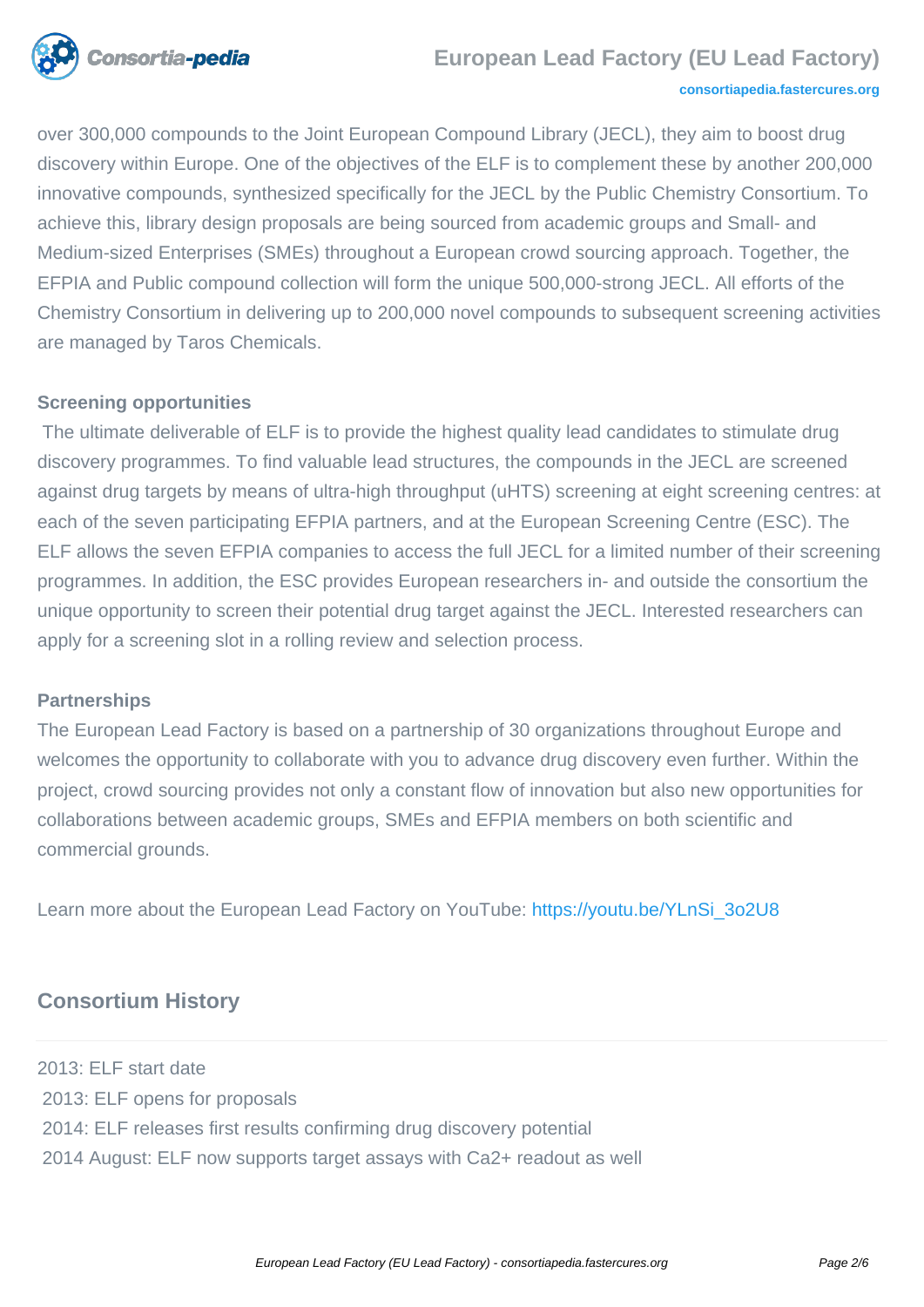

**[consortiapedia.fastercures.org](http://consortiapedia.fastercures.org/)**

2014 November: First SME receives Qualified Hit List

2015 January: Almost 40.000 novel compounds synthesized and delivered into the JECL for uHTS, 1<sup>st</sup> publication on the character of the Joint European Compound Library (JECL)

 2015 April: ELF wins BIO-IT World Best Practices Award for its Honest Data Broker implementation of **ScienceCloud** 

 2015 April: Over 50,000 compounds successfully synthesized and added to the JECL 2015 August: Over 50 public target programmes have now been accepted for screening at the

European Lead Factory

2015 September: ELF launches revised website, more than 20 publications relating to ELF

## **Structure & Governance**

EU Lead Factory is governed by the Project Management Board and the Project General Assembly. The Program Office at TI Pharma (see www.tipharma.com) is responsible for scientific management. All project management services are provided by GABO:mi (see [www.gabo-mi.com](http://www.gabo-mi.com)). The Project Executive team consisting of the three members Bayer Pharma (see: [www.bayer.com](https://urldefense.proofpoint.com/v2/url?u=http-3A__www.bayer.com&d=CwMGaQ&c=UtbViGLMoQq17uDUqpM_9A&r=mw_AGcvV7TpIKtlKwWYZVtnjZJdnkm5TEfMuAJfm3Z0&m=ic98bK5XDl0eM6wg9p10p36zsg606AO3UmnMMjVlT20&s=5oqsIWAyOIzfj0GbfOTWb2EUcHLFGopDiBfCVRcEFrA&e=) , ELF coordinator), Taros Chemicals (see: [www.tarosdiscovery.com,](https://urldefense.proofpoint.com/v2/url?u=http-3A__www.tarosdiscovery.com&d=CwMFaQ&c=UtbViGLMoQq17uDUqpM_9A&r=mw_AGcvV7TpIKtlKwWYZVtnjZJdnkm5TEfMuAJfm3Z0&m=sXUw2abPHd8NwmyLC9MZDQH8y8f2BwIkqIh5Z2NqLyE&s=uFQGb3IK1emsCKUqnX_cur69zo0r8WxlEY8ht0mASxA&e=) Chemistry) and TI Pharma (Biology) acts as the decision making body.

# **Financing**

EU Lead Factory is funded under the European Innovative Medicines Initiative (IMI). The total project budget is around €196.5 million, with €80.0 million from the European Commission and €91.3 million of in kind contributions from EFPIA members. A further €25.2 million comes from non-EFPIA participants.

# **Intellectual Property**

The IMI intellectual property (IP) policy governs the IP regime of all projects funded by the IMI Joint Undertaking. To assist with specific IP queries, IMI has set up a dedicated IP Helpdesk, which can be contacted by emailing [IMI-IP-Helpdesk@imi.europa.eu](mailto:IMI-IP-Helpdesk@imi.europa.eu). The IMI IP policy can be accessed at [http://www.imi.europa.eu/sites/default/files/uploads/documents/imi-ipr-policy01august2007\\_en.pdf](http://www.imi.europa.eu/sites/default/files/uploads/documents/imi-ipr-policy01august2007_en.pdf)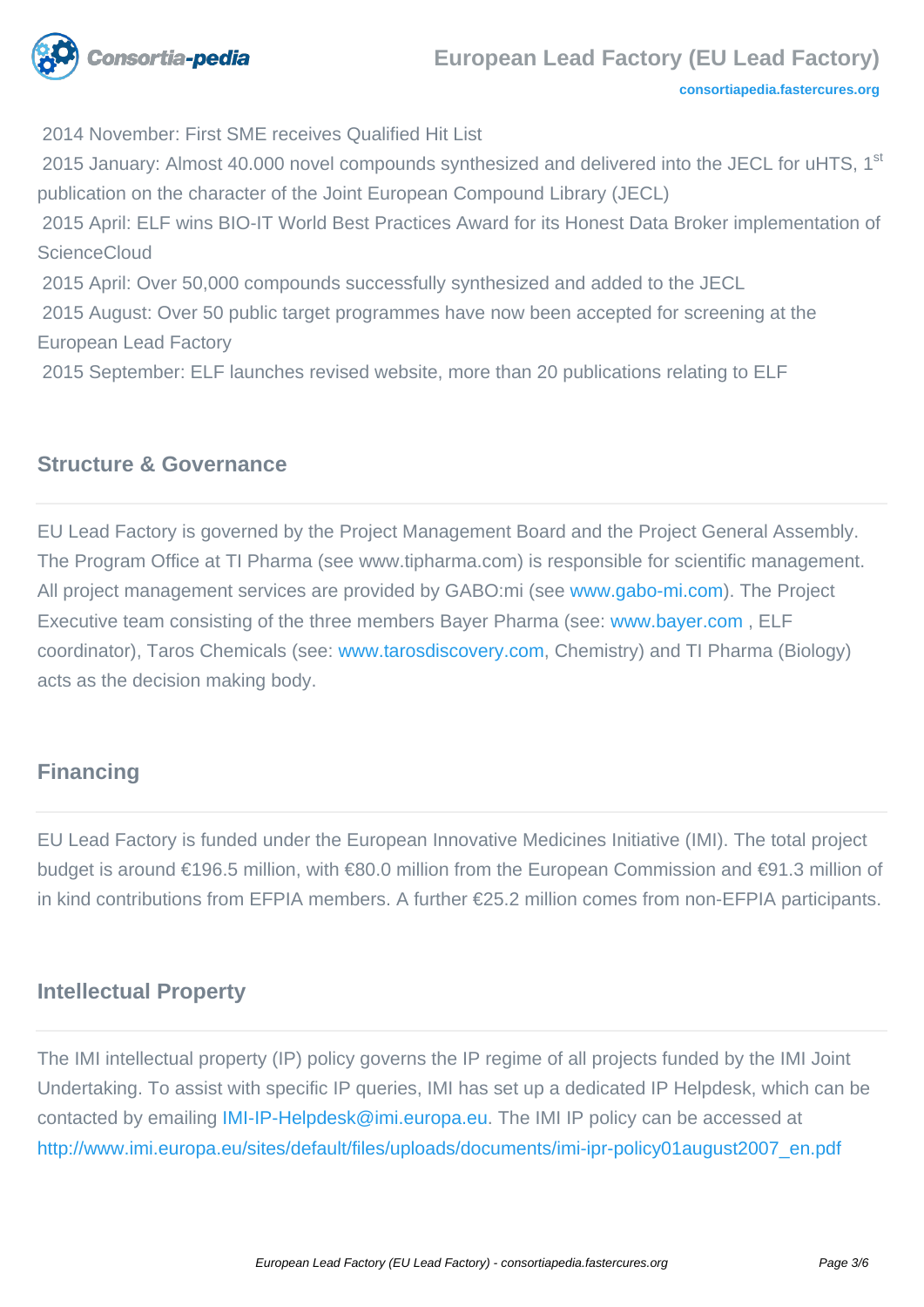

# **Patent Engagement**

All stakeholders, including patient organizations and global health initiatives, are actively invited to support and promote EU Lead Factory and to help explore the new drug lead molecules that emerge from EU Lead Factory programs.

# **Data Sharing**

All experimental work is supported by IMI funding, and target program owners receive a Qualified Hit List (QHL) of up to 50 compounds, complete with relevant information to help in the development of an Improved Hit List (IHL).

 Target program owners have exclusive access (within EU Lead Factory) to threshold active compounds in their QHL and do not have to disseminate screening results at this time. They are free to decide whether results will be exploited directly or used for further research. After the three-year exclusivity period, QHL/IHL information will be made public.

 Milestone payments are due if direct exploitation proceeds, not for research use. Owners and contributors will give EFPIA members the right to submit a first bid (which they do not have to accept).

# **Impact/Accomplishment**

Updated news can be found at [https://www.europeanleadfactory.eu/results/news/](https://urldefense.proofpoint.com/v2/url?u=https-3A__www.europeanleadfactory.eu_results_news_&d=CQMFAg&c=UtbViGLMoQq17uDUqpM_9A&r=mw_AGcvV7TpIKtlKwWYZVtnjZJdnkm5TEfMuAJfm3Z0&m=Llb0imVmuwfgMyCXs77tftMln8rfuex9kjDWA-b2kv0&s=D5STydRSwWWL94Nogk63yX6h3o7UL-QuE-EU2X22ZOI&e=)

# **Links/Social Media Feed**

Homepage [https://www.europeanleadfactory.eu/#](https://www.europeanleadfactory.eu/) Other website **<http://www.imi.europa.eu/content/european-lead-factory>** Twitter [@EULeadFactory](https://twitter.com/euleadfactory)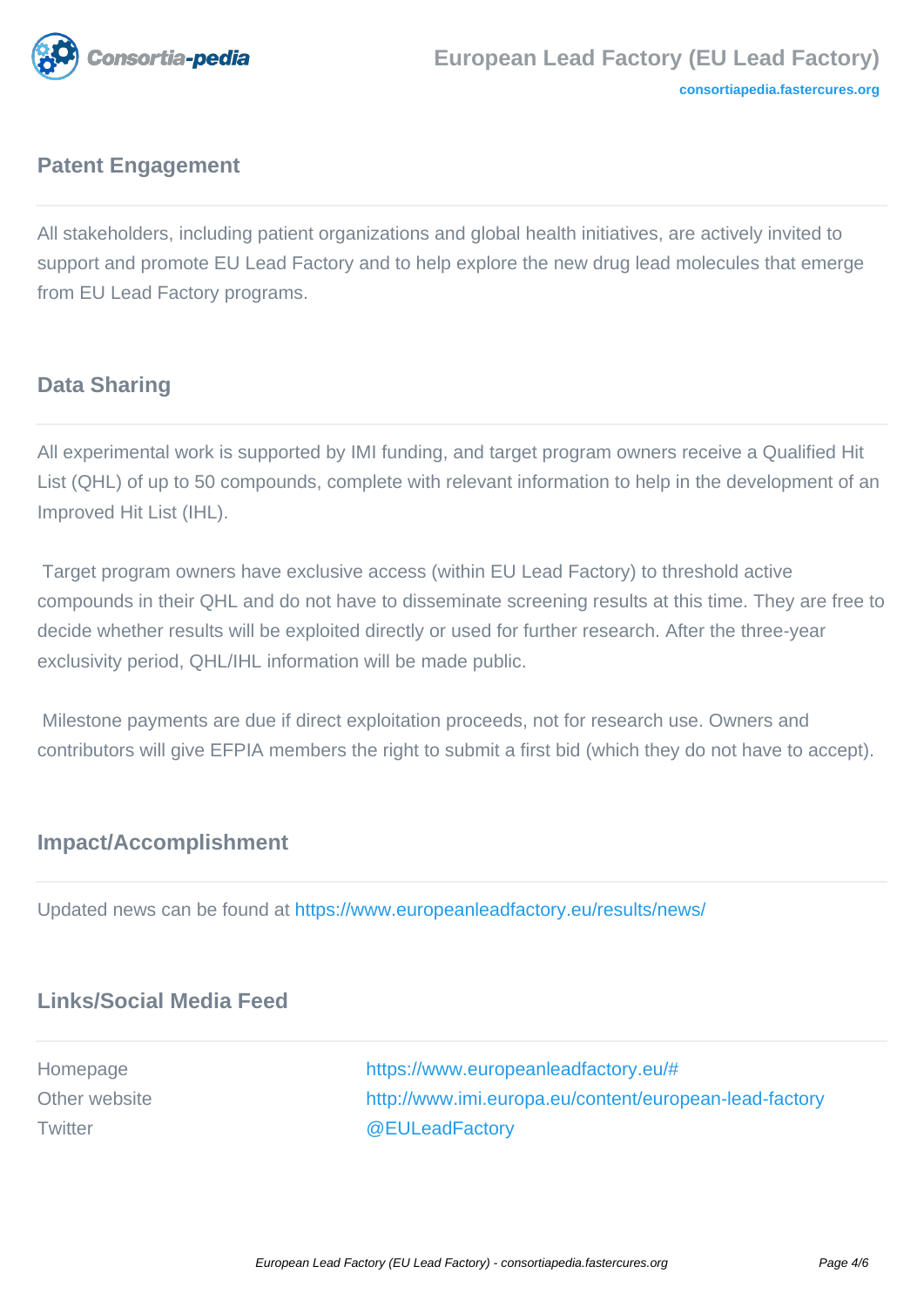

**[consortiapedia.fastercures.org](http://consortiapedia.fastercures.org/)**

# **Points of Contact**

Stefan Jaroch Bayer Pharma phone: +49 30 468 194790 email: [stefan.jaroch@bayer.com](mailto:stefan.jaroch@bayer.com)

Ton Rijnders TI Pharma phone: +31 71 332 2035 email: [ton.rijnders@tipharma.com](mailto:ton.rijnders@tipharma.com)

Dimitrios Tzalis Taros phone: +49 231 97 427211 email: [dtzalis@taros.de](mailto:dtzalis@taros.de)

# **Sponsors & Partners**

**AstraZeneca** BioAscent ChemAxon University of Dundee Edelris GABO:mi H. Lundbeck A/S Janssen Pharmaceutica NV Lead Discover Center GmbH Leiden University Max Planck Institute of Molecular Physiology Mercachem B.V. Merck KGaA Netherlands Cancer Institute Pivot Park Screening Centre (PPSC) Radboud University Nijmegen, Institute for